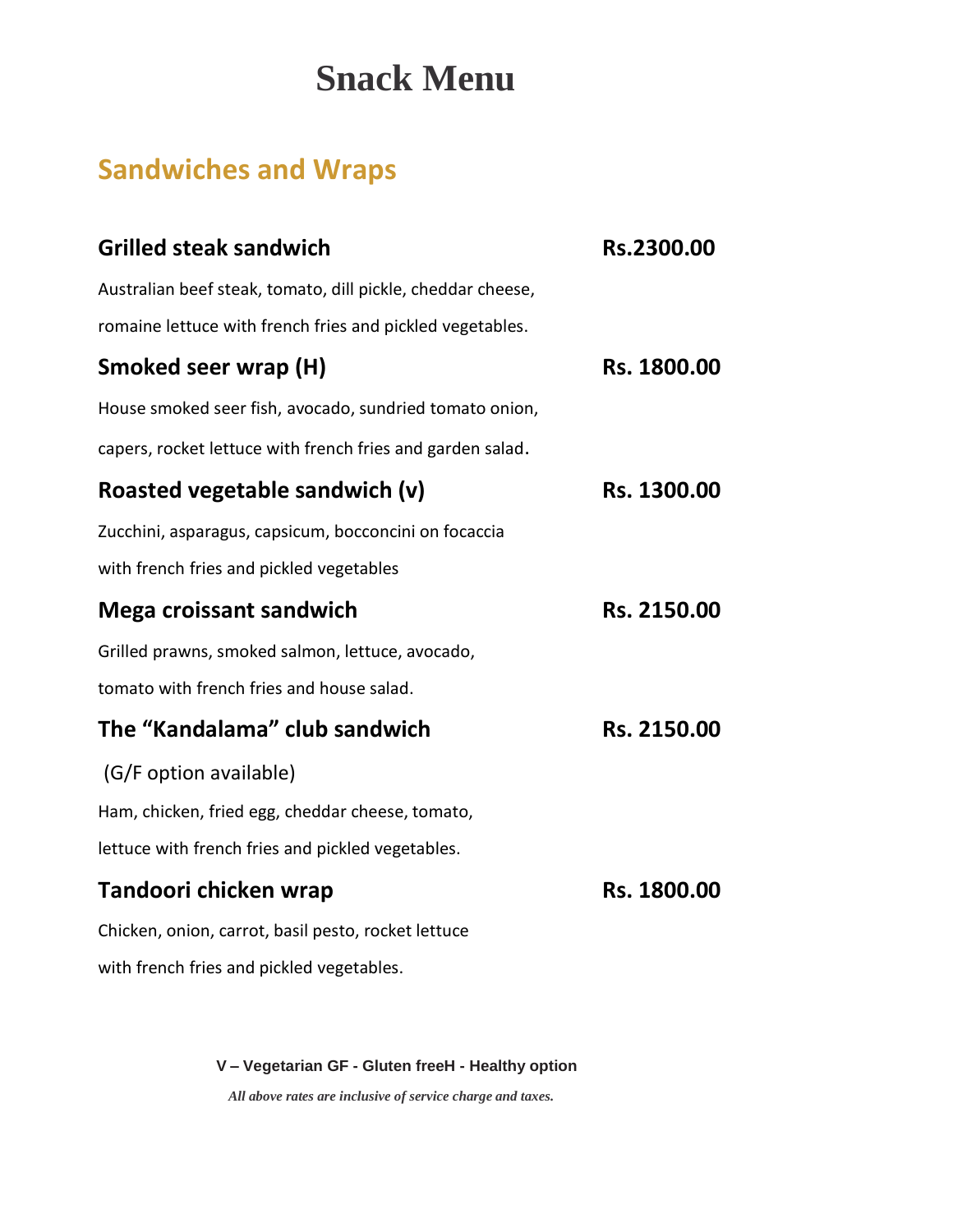#### **Guest Favorites**

### **Beef or chicken burger with choice of toppings Rs. 1950.00**

Sundried tomato pesto, lettuce, cheddar cheese,

dill pickle, tomato with french fries and garden salad.

| <b>Meat love pizza</b>                                          | Rs. 1900.00 |
|-----------------------------------------------------------------|-------------|
| Chorizo, smoked ham, chicken, Italian tomato sauce              |             |
| and mozzarella cheese.                                          |             |
| Pizza margarita (v)                                             | Rs. 1600.00 |
| Fresh tomatoes, basil, Italian tomato sauce, mozzarella.        |             |
| Devilled on the bun                                             | Rs. 1990.00 |
| Choice of chilli spice chicken, beef, pork or fish              |             |
| with devilled sauce, french fries and garden salad.             |             |
| Sliders, pulled lamb, pork and beef                             | Rs. 1800.00 |
| Tomato, dill pickle, lettuce with french fries and garden salad |             |
| Jumbo hot dog                                                   | Rs. 1800.00 |
| Grilled chicken bockwurst, cos lettuce,                         |             |
| mustard sauce, tomato ketchup with french fries.                |             |
| <b>Omelette</b>                                                 | Rs. 1600.00 |
| Choice of ham, cheese, tomato, mushroom, bacon,                 |             |
| Sri Lankan or Spanish omelet.                                   |             |

**V – Vegetarian GF - Gluten free H - Healthy option**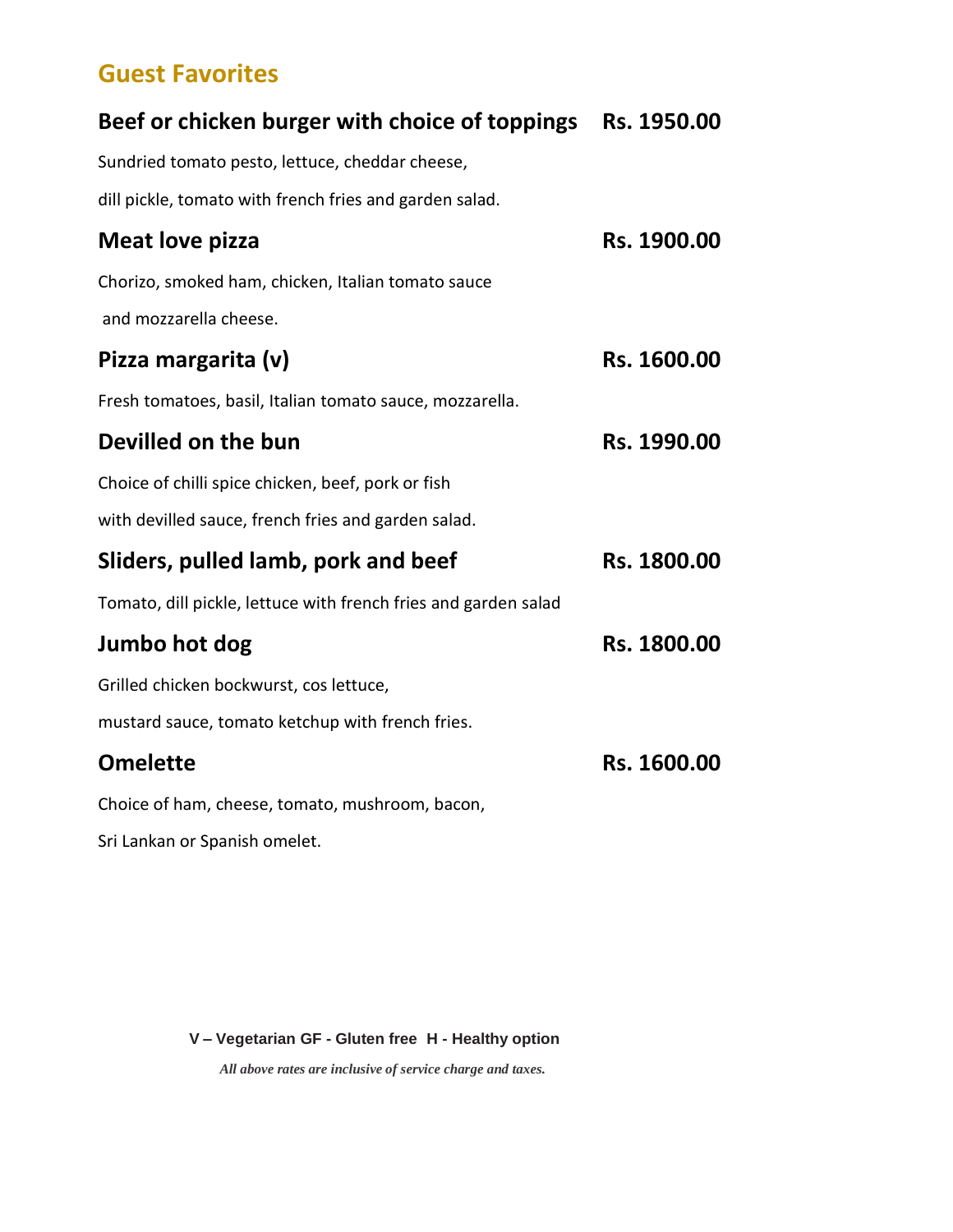#### **Bites**

| <b>Nachos platter</b>                                          | Rs. 1400.00       |
|----------------------------------------------------------------|-------------------|
| Assorted crispy nachos, spicy guacamole, basil pesto           |                   |
| and sundried tomato pesto.                                     |                   |
| Salt and pepper hadallo                                        | Rs. 1300.00       |
| Batter fried salt and pepper hadallo, fried onion, lime aioli. |                   |
| <b>Mushroom and truffle arancini</b>                           | Rs. 1300.00       |
| Served with garlic aioli.                                      |                   |
| <b>Mutton or vegetable samosa</b>                              | Rs. 1300.00       |
| Cucumber raita, green chutney                                  |                   |
| <b>Chicken and herb wonton</b>                                 | Rs. 1300.00       |
| Served with sweet chilli sauce.                                |                   |
| <b>Crunchy cheese toast</b> (G/F Option available)             | Rs. 1400.00       |
| Cheese and bacon on french baguette, pickled vegetables        |                   |
| <b>Crispy french fries</b>                                     | Rs. 550.00        |
| With lemon aioli, tomato sauce                                 |                   |
| <b>Spicy wedges</b>                                            | <b>Rs. 550.00</b> |
| $\sim$ $\sim$                                                  |                   |

Chive cream and sweet chilli sauce.

#### **V – Vegetarian GF - Gluten free H - Healthy option**